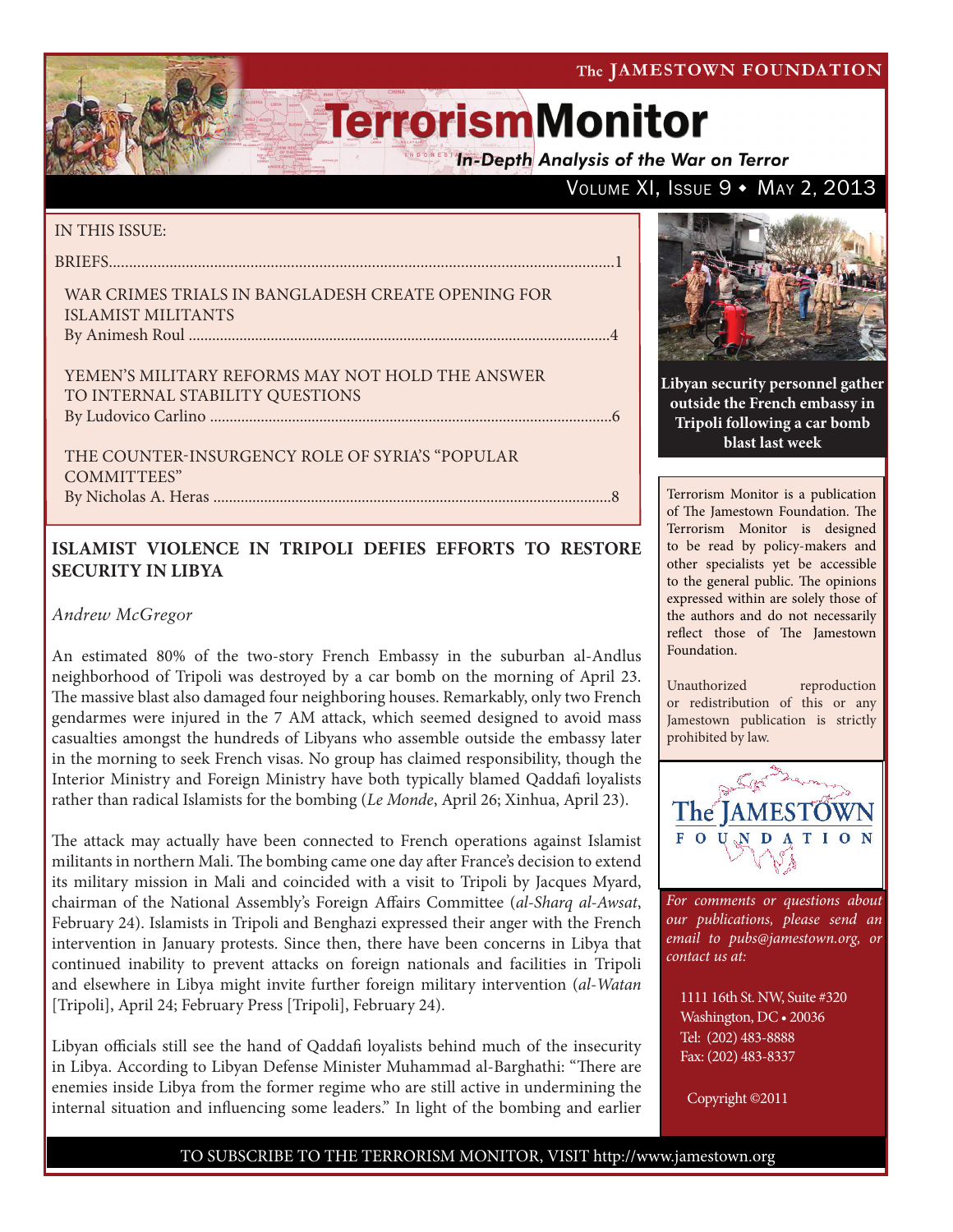## TerrorismMonitor Volume XI + Issue 9 + May 2, 2013

attacks on the Italian ambassador in January and the fatal assault on the U.S. consulate in Benghazi in September, Libyan Foreign Minister Muhammad Abd al-Aziz concedes the existence of radical Islamists in Libya, but believes "The solution is to have a dialogue with them and to pursue a policy of integration with the families. To use force is not the right approach within the context of the national reconciliation necessary to rebuild Libya" (*Le Monde*, April 26).

Car-jackings and gunfights between militias have become daily occurrences in Tripoli, which was known for its safety until recently. Libya's militias are also opposing the development of a free press, a crucial step in the development of a democratic society. Beatings, threats and illegal detentions have all been used to silence attempts to report on militia activities in Tripoli (Reuters, May 1). In recent days the Libyan government has come under siege from the militias and even its own police, making the establishment of a functioning government nearly impossible:

• On April 28, armed men and vehicles surrounded the Foreign Ministry in a continuing blockade to demand the dismissal of Ministry employees who worked for the Qaddafi regime.

• On April 29, former rebels briefly occupied the Finance Ministry.

• On April 29 and 30, policemen took over the Interior Ministry twice to demand raises and promotions.

• On April 30, 20 to 30 gunmen pulled up in front of the Justice Ministry in trucks mounted with anti-aircraft guns and occupied the building, sending Ministry workers fleeing. The gunmen were angered by remarks made by the Justice Minister regarding illegal prisons run by the militias (AFP, May 1; BBC April 30).

As well as arms, much of the Qaddafi regime's internal surveillance equipment has fallen into the hands of various Libyan militias. According to Interior Minister Ashur Shuwayil, these militias are now using this equipment to monitor senior members of the Libyan government, the General National Congress (parliament) and members of the media (*al-Sharq al-Awsat*, April 24). Inside Libya, there is a debate over whether the intimidation practiced by the militias is a useful stimulus to moving the revolution forward or crass manipulation of the political process by politicians looking to expel potential opponents from the government (BBC, April 30).

from Canada, Australia, India, Pakistan, Jordan and Egypt in creating a new professional army to replace the militias. Of these nations, Egypt has been most receptive to Libya's request, despite experiencing its own breakdown in internal security (*al-Sharq al-Awsat*, April 24). Libya's Defense Ministry is seeking to obtain modern, sophisticated weaponry, but must wait another year for UN restrictions on arms sales to Libya to expire. Describing the army of the Qaddafi regime as "a joke," Defense Minister al-Barghathi maintains that Libya is trying to restore security and is "seeking to build an army whose number is proportionate with the population despite Libya's vast territory, but in ways that lead to units that are small in size but professional and equipped with special weapons—and in which aircraft are used in particular" (*al-Sharq al-Awsat*, April 24).

Libyan armed forces chief-of-staff Major General Yusuf al-Mangush continues to face opposition from officers of the new national army, especially in Benghazi and other eastern regions. Though government officials continue to express confidence in al-Mangush, a recent conference in al-Burayqah saw army officers, militia leaders and civilian leaders call for the chief-of-staff 's immediate dismissal and an investigation into missing funds issued to the Libyan Army's General Staff (*al-Watan* [Tripoli], April 23). One of the groups represented at the conference was composed of current and former army officers who have organized under the name "Free Libyan Army Officers Assemblage." The group has called for the elimination of the Libyan Army's General Staff and its replacement with an independent body of qualified personnel (*al-Hurrah* [Tripoli], April 20).

At some point, the new government will need to assert its authority if it wishes to end armed attempts to direct the government's direction. For now, however, the government remains outmanned and outgunned, lacking the firepower advantage normally expected with government militaries. With UN Chapter VII restrictions on arms sales to Libya still in effect for another year, Libya's government will have to seek other means of restraining the militias, which in at least one sense could be viewed as a favorable development, as an argument could be made that shipping even more arms to Libya might contribute little to solving the nation's many problems.

Libya's Defense Minister says the government has sought help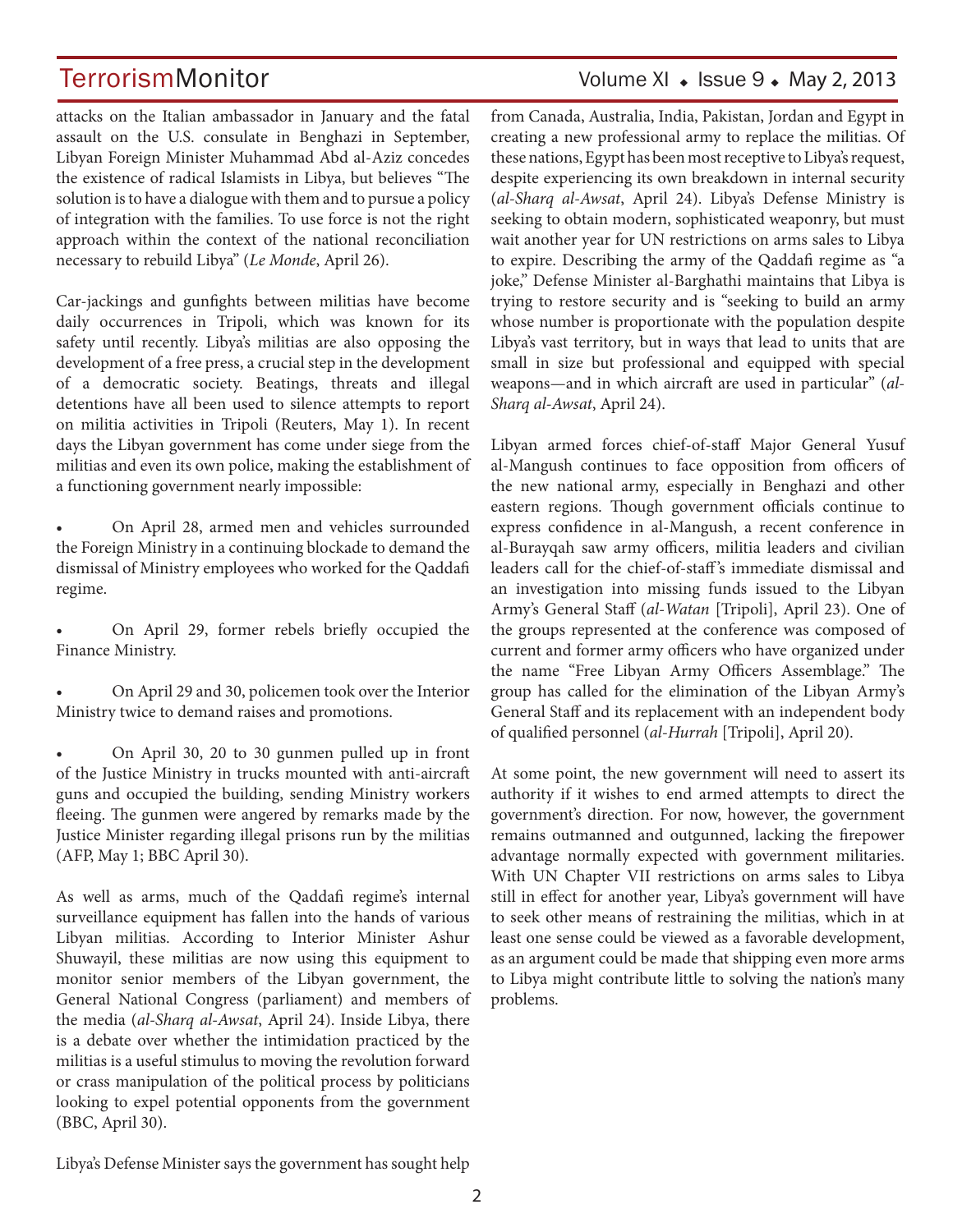### **DISSENSION AND DESERTIONS BEGIN TO PLAGUE UGANDA'S MILITARY**

#### *Andrew McGregor*

Uganda's military is one of the most active in Africa, with ongoing operations in Somalia, the Central African Republic (CAR) and the Democratic Republic of the Congo (DRC) reflecting Ugandan President Yoweri Museveni's willingness to use his nation's military to establish Uganda as a regional power in east Africa. Internally, the Uganda People's Defense Force (UPDF) is still engaged in operations against the Allied Democratic Forces (ADF) in western Uganda (for the ADF, see Terrorism Monitor, December 5, 2007). Last year, the UPDF threatened to intervene militarily in South Sudan if Khartoum attacked the new nation (Sudan Tribune, April 20, 2013). UPDF operations in Somalia and the CAR have the active support of the U.S. Defense Department.

In recent months, over 400 UPDF servicemen have deserted, often with their arms. Surprisingly, 37 of the deserters were members of the elite Special Forces Command (SFC). According to an investigation carried out by a Kampala daily, the deserters had been part of a larger SFC group assigned to fell trees and clear bush around President Museveni's ranch in Mpigi district. The elite troops resented being deployed in heavy labor tasks with no apparent military purpose, though the army maintains the men were used to clear "an observation zone to spot enemies" (*Daily Monitor* [Kampala], April 25). Desertion has rarely been a problem in the SFC in the past as SFC members are better trained and better paid than other UPDF commands and receive an extra food allowance. Many of the deserters from other units appear to come from the northern and eastern parts of Uganda, reflecting complaints of discrimination in the UPDF against recruits from certain geographical regions. Uganda's Internal Security Organization (ISO) is reported to be running intensive search operations in pursuit of the deserters that have already resulted in over 100 arrests (*Daily Monitor* [Kampala], April 30).

Deserters are thought to have been among those responsible for a March 4 attack on the Mbuya army barracks that appears to have been designed to seize enough weapons to arm a criminal group or rebel movement. Though the attack was repulsed after a firefight, there are concerns the attackers may have had support from active service members at the Mbuya base (*New Vision* [Kampala], March 5; *Daily Monitor* [Kampala], March 6; Observer Online [Kampala], March 19). Colonel Felix Kulayigye, who was appointed Chief Political Commissar of the UPDF in March, says that the problem is that many recruits are joining the army to

## Volume XI  $\bullet$  Issue 9  $\bullet$  May 2, 2013

make money rather than serve the nation: "There has been a misunderstanding that there is a lot of money in the army… A job seeker is simply a wage seeker, and if the wage is not satisfactory to their expectations, they run away" (*Daily Monitor* [Kampala], April 25).

A lively debate has opened up in Uganda regarding the merits of the SFC commander, Brigadier Muhoozi Kainerugaba, who also happens to be the first son of President Museveni. Muhoozi received education and training at Sandhurst, Fort Leavenworth and the U.S. General Staff College but his rapid rise through the ranks of the UPDF has prompted questions surrounding political interference in the promotion process. The president's son took only one year to rise from second lieutenant in 2000 to major in 2001. Last August, Muhoozi was promoted to Brigadier ahead of many senior colonels and given command of the SFC. According to Minister of Defense Dr. Crispus Kiyonga, Muhoozi was "promoted on merit because he has trained and is very hard-working" (*Daily Monitor* [Kampala], March 1). After questions were raised about the appointment by opposition politician and former UPDF colonel Dr. Kizza Besigye, the president took the extraordinary step of responding to charges of nepotism by penning a lengthy refutation published in a Kampala daily (*Saturday Monitor* [Kampala], February 17). As SFC leader, Brigadier Muhoozi commands Uganda's most capable troops, organized in 11 battalions with a total of 10,000 soldiers tasked with protecting the president, guarding oil infrastructure and carrying out special military operations as required. There is reason to believe that Muhoozi's military career is intended as a stepping stone to his eventual succession of his father as Ugandan president.

Uganda's Special Forces have been effective in carrying out special missions of the type recently described by the commander of Uganda's African Union Mission in Somalia (AMISOM) contingent, Brigadier Michael Ondoga: "You may have special scenarios like an enemy hiding somewhere in a narrow place and he can only be dealt with in a special way, say at night by surprising him. These are the kind of special operations we are talking about. Those special scenarios that need night visual equipment and high speed to execute and return. They also carry out night operations in built up areas. They are well trained and have that capability. They can move in quickly and carry out surgical operations and come out" (Ugandan News, March 23).

Ugandan/AMISOM operations in Somalia have been complicated by Ethiopia's March decision to withdraw its roughly 8,000-man force from Somalia. Ethiopian troops entered western regions of Somalia in November 2011, but have remained outside the AMISOM command structure.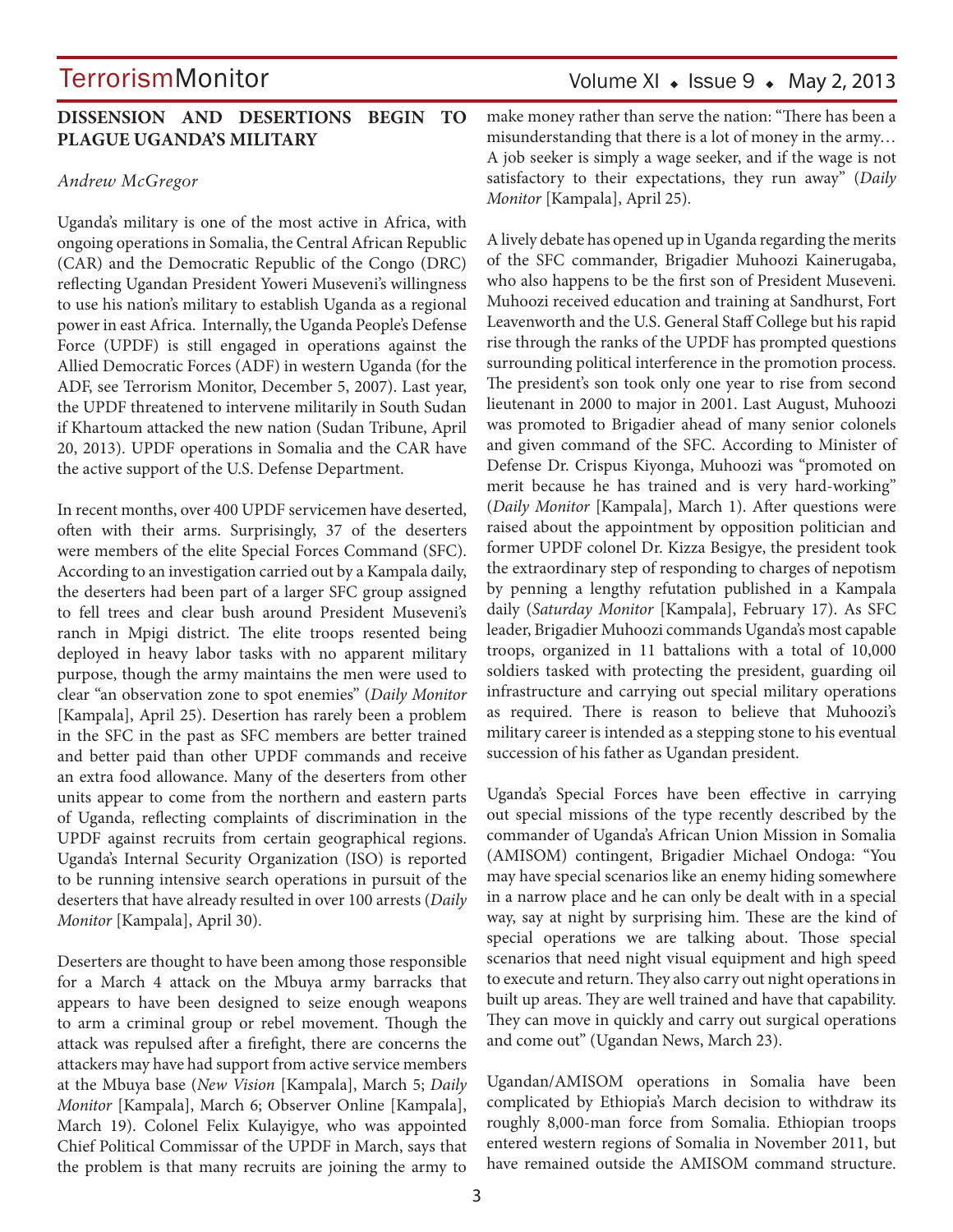Al-Shabaab fighters are moving to re-occupy areas from which they were once expelled by the Ethiopian forces (AFP, April 26).

Ugandan police do not believe the Islamist al-Shabaab has lost its ability to carry out terrorist operations and have consequently issued a public alert warning information has been received of potential terrorist attacks by the Somali Islamists (*Daily Monitor* [Kampala], April 27). There are currently over 6,000 Ugandan soldiers deployed in Somalia.

However, the UPDF is planning a similar withdrawal from joint operations in the Central African Republic designed to eliminate the decades-long threat posed by Joseph Kony and his Lord's Resistance Army (LRA). Working alongside elements from the U.S. Special Forces, Ugandan military operations in the CAR have greatly reduced the number of killings and abductions carried out by the LRA, but Kony remains at large and is expected to exploit the Ugandan withdrawal to resume operations in the region (*Daily Monitor* [Kampala], April 4). Service in the CAR campaign is disliked by many of the Ugandan troops deployed there and is thought to be behind a number of the recent desertions.

The transformation of the UPDF from a guerrilla force to a national army has not eased a tendency for some officers to be outspoken on political matters, despite the implications for civil-military relations. Many serving and retired officers recently welcomed the verdict of a General Court Martial in the case of former military intelligence chief Brigadier Henry Tumukunde. The Brigadier was ordered released with a "serious reprimand" after being arrested in 2005 following remarks he made in a 2005 radio interview questioning Museveni's leadership and the decision to abolish term limits on the presidency. Former internal security deputy director and current opposition politician Major John Kazoora suggested Tumukunde's prosecution and other government moves to stifle dissent were proof that "The country has gone full cycle into dictatorship. Museveni has muzzled parliament and does not want divergent views" (*Daily Monitor* [Kampala], April 19; April 18).

Uganda's alliance with the United States and the West and the role of the UPDF in establishing regional security have helped mute Western criticism of election irregularities and authoritarian tendencies in the Museveni government. Nonetheless, the government will find it hard to avoid the internal repercussions of these policies. With the UPDF providing the backbone of the Museveni regime, any signs of dissent within that force are bound to have political importance in Kampala, where opposition figures are eager to use any lever to dislodge the president's grip on power.

## **War Crimes Trials in Bangladesh Create Opening for Islamist Militants**

#### *Animesh Roul*

Bangladesh, the world's fourth largest Muslim country, has recently experienced an intense cycle of massive protest rallies marked by violent confrontations between moderate secularists and Islamic radical forces. The spark for these religious and political confrontations has been the ongoing trials for war-crimes committed by Islamist groups during and just after 1971's Operation Searchlight, the Pakistani campaign that preceded the Bangladesh Liberation War. At the time, Bangladesh was known as East Pakistan and was part of a larger but geographically-divided Muslim state that included the more developed territory of West Pakistan (now the Islamic Republic of Pakistan). Dissatisfaction in East Pakistan with the leadership of Pakistani President Yahya Khan over the united territories led to a 1971 revolt that was brutally suppressed by the Pakistani military and local militias through the killing of hundreds of thousands of Bengalis and Hindus (exact figures are disputed). These events led to a general war between Pakistan and India (which supported the Bengali separatist movement) and the eventual independence of Bangladesh.

On February 5, a popular protest in the capital of Dhaka against verdicts issued in the ongoing war crimes trials and growing Islamic extremism in Bangladesh was led by a few online social media activists and bloggers under the banner of the Gano-Jagarana Mancha (Mass-Awakening Forum). The main impetus was the sentencing of senior Jamaat leader Abdul Kadeer Mollah (accused of killing 344 people) to life imprisonment rather than the widely-expected death penalty. Two other senior Jamaat leaders, Abul Kalam Azad (tried *in absentia*) and Muhammad Delwar Hossain Sayeedi, had already been sentenced to death for wartime atrocities committed during the 1971 Bangladesh Liberation War.

Since then, thousands of people from almost all walks of life have regularly poured into Dhaka's Shahabag Square in protest to demand the death penalty for 1971 war criminals and call for proscriptions on the Islamist Jamaat-e-Islami (JI) political party and its more violent student wing, Islami Chhatra Shibir (ICS), collectively known as Jamaat-Shibir. Though the movement opposed independence in 1971 and was banned for a time, it now forms the largest political party in Bangladesh. The trials of suspected war criminals are being conducted by the International Crimes Tribunal (ICT), a special panel created to investigate and prosecute those believed to have committed war crimes during the events of 1971.

During the Bangladesh Liberation War, many Jamaat-e-Islami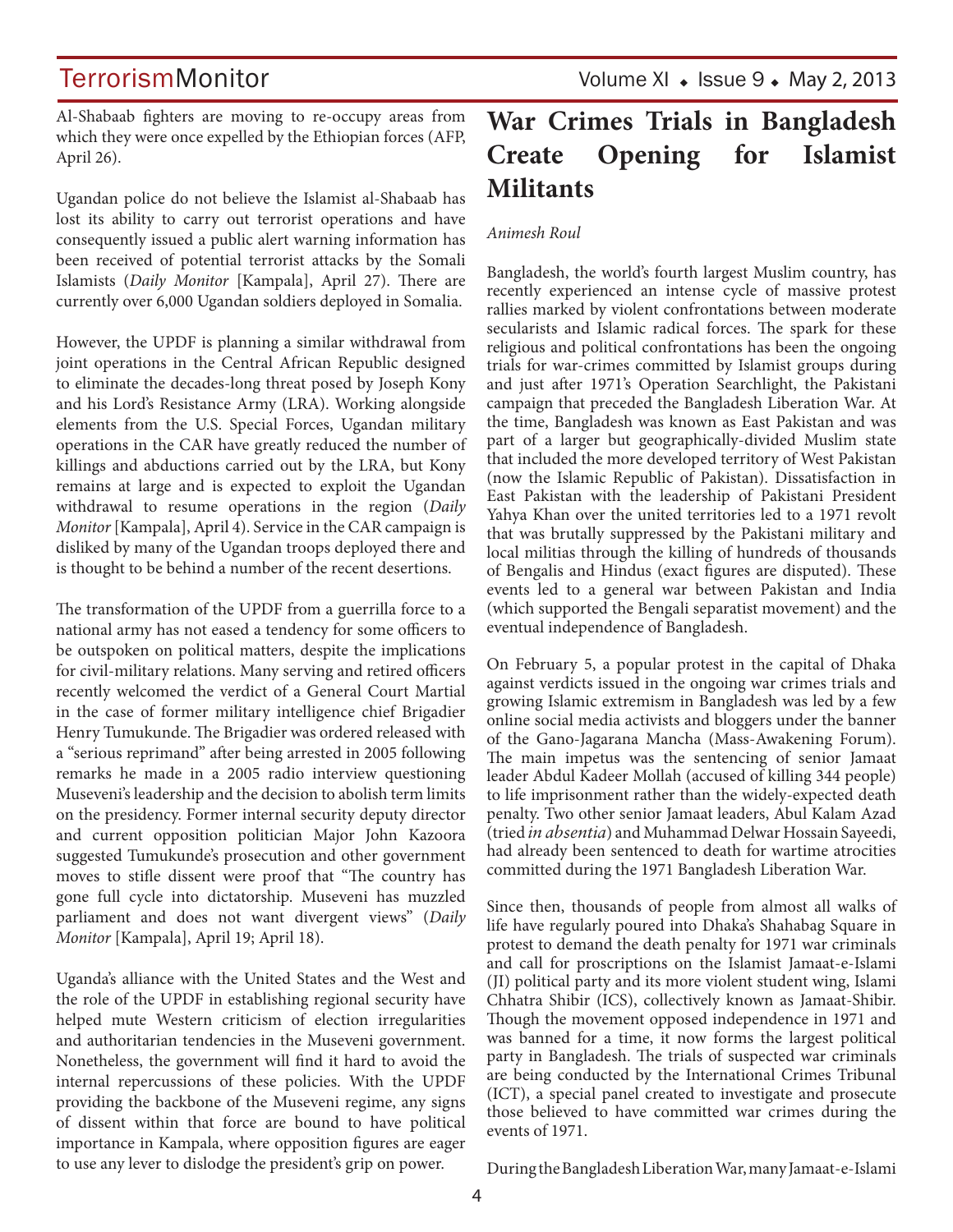Volume XI  $\bullet$  Issue 9  $\bullet$  May 2, 2013

members acted under the banner of shadowy paramilitaries such as al-Badr, al-Shams and Razakar that were in league with the Pakistan army and Pakistani intelligence agencies. Since then, the movement has sided with groups such as the Islamist Bangladesh Nationalist Party (BNP).

In retaliation for the protests, radical elements led by Jamaat-Shibir activists and the pro-Islamic Hefajat-e-Islam carried out a "Long March" on April 6 to demand the death of "atheist bloggers," as the Shahabag protesters are termed by their Islamist opponents. The Islamists have threatened to besiege Dhaka in early May if their 13-point demands are not addressed by the Shaykh Hasina-led Awami League (AL) government. Their demands call for prohibitions against blasphemy and foreign cultural practices, such as candlelight vigils and free speech in social media, which the Islamists claim are responsible for the protests in Dhaka.

The Islamists have also urged the present government to abolish all laws in conflict with the values of the Quran and Sunnah and to reinstate a 1977 constitutional clause calling for "Absolute trust and faith in Allah" that was removed earlier this year in what the Islamists viewed as an attempt to secularize the state. Stressing that Islam is endangered by the Shahabag protesters, whom they accuse of denigrating Islam and the Prophet, the Islamists accuse the government of taking sides with the "atheists and apostates" of Shahabag Square.

In deference to the Islamists, Prime Minister Shaykh Hasina ordered the arrest of a number of bloggers and reiterated that the country's existing laws were sufficient to prosecute those who choose to insult Islam or the Prophet Muhammad. At least three known bloggers who are in the forefront of the Shahabag movement have been arrested by the security forces over their allegedly blasphemous postings (Priyo News, April 3).

The ICT verdict and rival protest rallies have triggered widespread violence in the country since mid- February. On February 15, Rajib Haider, a political blogger who was part of the Shahabag demonstrations, was killed outside his home by Jamaat-Shibir activists, allegedly for his "anti-Islamic" and anti-Jamaat postings (Bdnews24.com, February 16). On February 28, at least 40 people, including civilians, cadres of Jamaat-Shibir and security personnel, died in clashes that broke out in Rangpur, Gaibandha Satkhira, Thakurgaon and Chittagong. More than a thousand people sustained injuries in these clashes, which continued for several days. The Jamaat-Shibir cadres have also vented their anger on minority communities across the country, attacking Hindu and Buddhist houses of worship and torching Hindu and Buddhist-owned homes and businesses in numerous places. One estimate suggests 524 Hindu families were affected in targeted attacks between Feb 28 and April 1 (Bangladesh Sangbad Sangstha [National News Agency of Bangladesh], April 1).

A series of violent incidents occurred on March 31 following the arrest of ICS president Muhammad Delwar Hossain Sayeedi, who was named as a suspect in almost all the recent acts of violence against secular Awami League members and Shahabag protesters (*Daily Star* [Dhaka], April 1; *Daily Sun* [Dhaka], March 31). On April 11, four people were killed and a hundred others injured in clashes between Islamists and Awami League cadres in Khulna and Chittagong during a countrywide dawn-to-dusk shutdown (*Daily Star* [Dhaka], April 12, 2013). Nearly 60 crude bombs went off on April 24 at 20 locations in Dhaka during a strike called by the BNPled 18-party alliance to protest the denial of bail to seven top BNP leaders (*Daily Star* [Dhaka], April 24).

These incidents are evidence of the continuing sectarian divide in Bangladesh, where disputes over the Liberation War of 1971 threaten to lead the country into a civil war. Amidst this standoff, intelligence agencies fear that the existing volatility could be exploited by clandestine militant groups aligned with mainstream Islamist organizations. However, even a cursory look at the leadership profiles of the Hefajat-e-Islam-led movement shows that leaders of militant groups have already infiltrated the "Defend Islam" movement and are trying to revive dormant militant groups in the country, such as Harakat ul-Jihad-i-Islami/Bangladesh (HUJI-B), a militant group formed in 1992 to pursue Islamic rule in Bangladesh. Police have recently taken custody of Afghan war veteran and HuJI-B leader Farid Uddin Masud and 12 others, including Pakistan nationals who were reported to be trying to revive militancy in Bangladesh in coordination with former Afghan war veterans and Jamaat Shibir operatives. They are also alleged to be recruiting members to carry out subversive activities in Bangladesh, including political assassinations (*Daily Star* [Dhaka], March 31; *The Hindu*, April 2).

Bangladesh is not new to Islamist terrorism. International and local jihadi groups have operated with impunity and the active patronage of political and religious parties like the BNP, Jamaat-e-Islami and the Islami Okiyo Jote (IOJ – Islamic Unity Front), a conglomerate of smaller religious parties. There are at least two proscribed terrorist groups active in Bangladesh, including al-Qaeda/Taliban inspired Deobandi militant groups like HuJI-B and the Jamaat-ul-Mujahideen Bangladesh (JMB), both of which can trace their lineage to Jamaat-e-Islami. Even legal but lesserknown groups like the Chittagong based Hefajat –e-Islam have controversial origins, with suspicious ties to outlawed militant groups like HuJi and JMB. One of the movement's leaders, Mufti Fayezullah, indicated recently that the group has suicide squads who are prepared to face any situation to uphold Islam (*The Hindu*, April 2).

The existence of a new group, the Islamist militant Ansarullah Bangla Team (ABT), came to light in early March during the interrogation of five students enrolled at a prestigious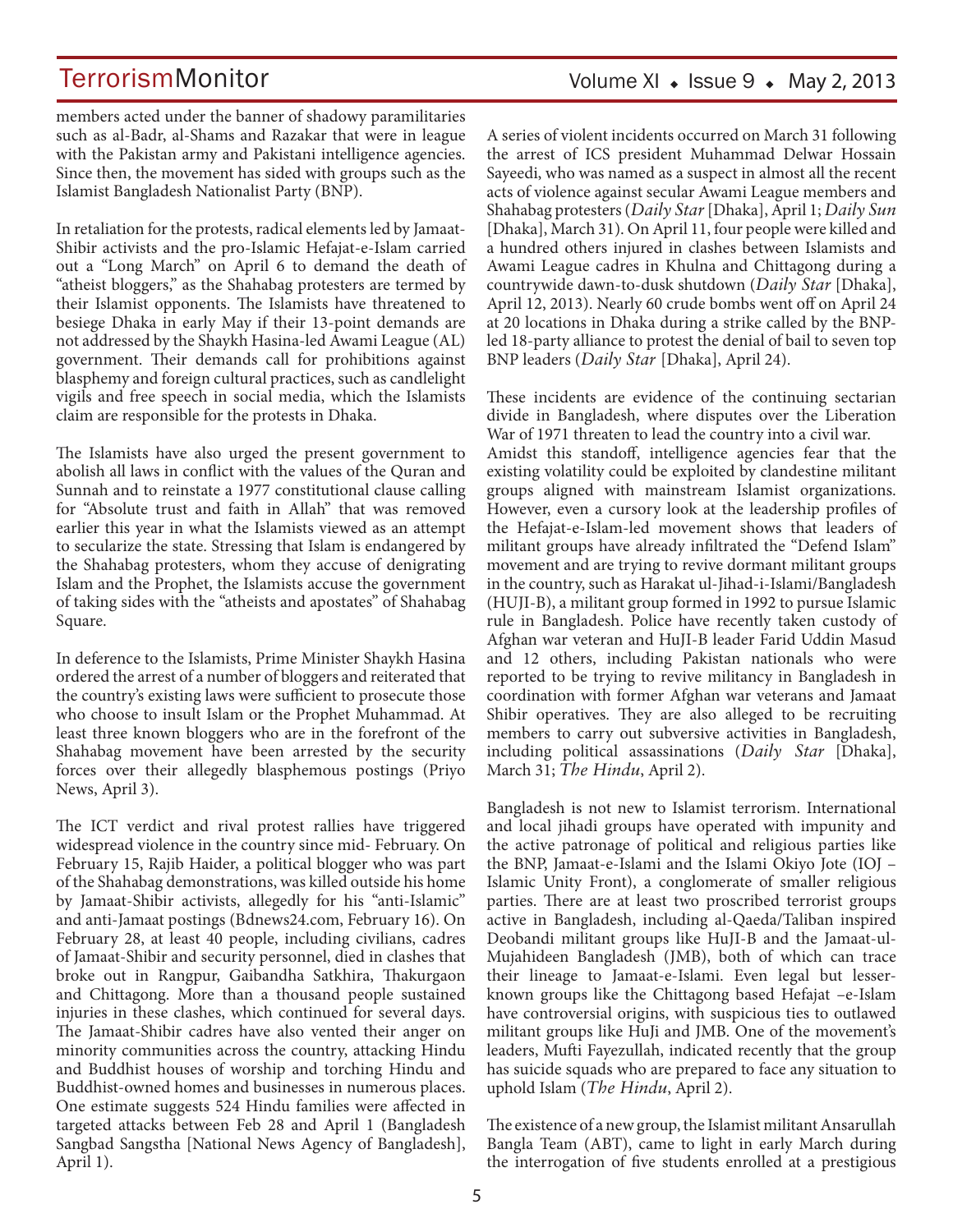TerrorismMonitor Volume XI + Issue 9 + May 2, 2013

university in Dhaka. All five were arrested in connection with the brutal murder of prominent blogger Ahmed Rajib Haider, who played a key role in organizing the Shahbagh movement by demanding the execution of Islamists on trial for alleged atrocities committed during the 1971 Liberation War. In early April, the detective branch arrested four more ABT members for attempting to murder another blogger, Asif Mohiuddin. (*Daily Star*, April 2). Police got their first clue of ABT's existence from the Ansar al-Mujahideen English language forum, an al Qaeda-affiliated website that posted news of the arrested students under the heading "Five Lions of the Ummah." A deeper probe into the website revealed the existence of another extremist site, bab-ul-islam.net, founded last year to target young people in English-language colleges and universities for recruitment to Islamist militant groups (Khabar South Asia, April 3).

Another Hefajat leader, Maulana Habibur Rahman, is a proponent of Taliban-style rule and has connections to militant movements in Afghanistan and Pakistan. The Maulana has admitted in the past that he and eight other Muslim leaders visited the HuJI offices in Karachi and Peshawar in 1998 and met with HuJI-Pakistan chief Saifullah Akhtar and late al-Qaeda leader Osama bin Laden in Afghanistan (*Daily Star* [Dhaka], April 7).

While mainstream political parties like the Awami League and the BNP take this opportunity to play vendetta politics ahead of general elections this year, religious parties like Jamaat-e-Islami and Hefajat-e-Islam are attempting to carry out mass mobilization against the government with the support of fringe Islamist groups and formerly subdued militant proxies. The anti-government "Defend Islam" movement is directed at diverting the nation's attention away from past war crimes and to possibly pave the way for an expansion of religion-based politics and the spread of Islamist militancy in Bangladesh.

*Animesh Roul is the Executive Director of Research at the New Delhi-based Society for the Study of Peace and Conflict (SSPC).*

## **Yemen's Military Reforms May Not Hold the Answer to Internal Stability Questions**

### *Ludovico Carlino*

Yemen's president, Abd Rabbu Mansur Hadi, has hastened the pace of political change in Yemen with a series of decrees intended to restructure the national armed forces (*Yemen Post*, April 11). Not only have the April 10 decrees reshaped the Yemeni military system, but Hadi's decisions, by favoring new players and directly targeting prominent figures of the former regime, have also profoundly altered the internal balance of power. The changes come almost one month after the official opening of the National Dialogue Conference (NDC), a centerpiece of the Yemeni transition mechanism and the forum in which Yemeni political parties will draw up a new constitution prior to the 2014 elections.

The overhaul of the armed forces represents one of the pillars on which the transition mechanism brokered by the Gulf Cooperation Council is built (*Yemen Times*, November 22, 2011). Military-security reforms were envisioned as a necessary measure to restore stability and to unify a fragmented army still facing a host of challenges, from the Houthi rebellion in the north to the activities of jihadis and separatists in the south. However, the armed forces' overhaul had its own political significance, as it could not be achieved without the removal of powerful military figures still loyal to the former regime who were widely considered as a destabilizing force undermining Yemen's political transition.

According to Presidential Decree no. 16/2013, the army will be now be composed of seven commands based on geographical districts, with military divisions based on tasks and regional army commanders independent from local military units (Barakish.net, April 11). [1] Most importantly, the Hadi decrees dismissed General Ahmad Ali Saleh, former head of the Republican Guard and eldest son of the ousted President, and General Ali Muhsin al-Ahmar, former commander of the First Armored Division (*Saba News*, April 12). Ali Muhsin was a long-time ally of ousted President Ali Abdullah Saleh before his defection to opposition forces during the 2011 uprising.

These measures completed the dissolution of two military units largely responsible for the army's fragmentation and whose rivalry imposed a major obstacle to the country's transition; the Republican Guard and the First Armored Division. Following the first major military reform process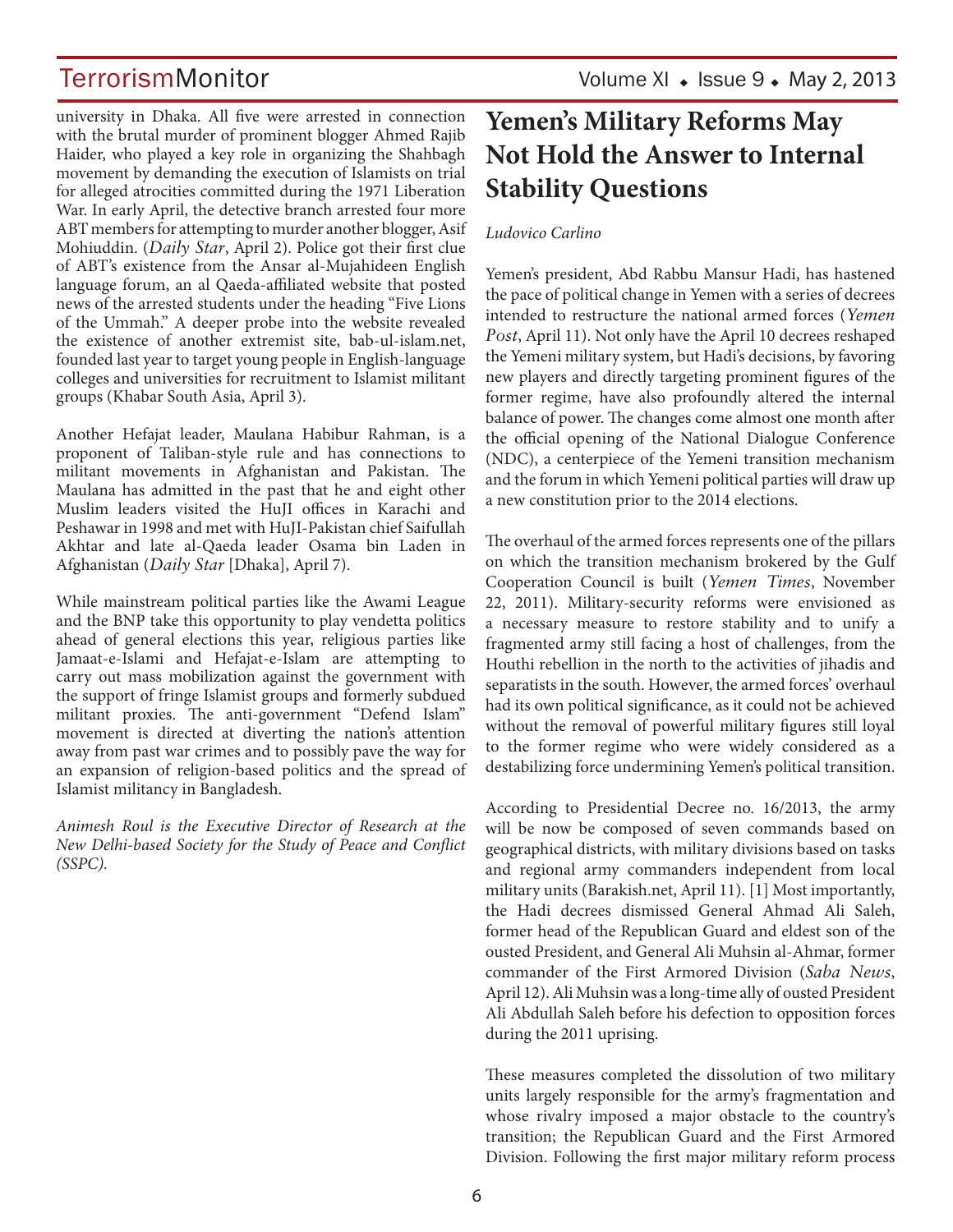that followed the 1994 civil war, these two units began acquiring a semi-autonomous status within the regular army, gradually surfacing as two power centers in the hands of Ali Muhsin (First Armored Division) and Ahmad Ali Saleh (Republican Guard). [2] Muhsin's division of some 40,000 soldiers was considered close to the Islamist Islah party (*Aloulaye*, February 5; *Yemen Times*, April 25). Muhsin was also the commander of the north-western military region, the site of the almost decade-long battle between the central government and Houthi rebels.

Under the authority of Ahmad Ali Saleh, the Republican Guard evolved from a small unit protecting the presidential palace to a 130,000 man elite force comprising 18 of the country's best funded and equipped brigades, a process that changed the balance of power to the detriment of the regular army (*Yemen Post*, December 14, 2012). Inevitably, the growing ambitions of these two centers of power collided in the midst of the 2011 uprising, when intermittent but violent clashes between the First Armored Division and the Republican Guard erupted in Sana'a following Muhsin's defection in March of that year.

President Hadi's efforts to reform the military began shortly after he took charge in February, 2012. In the following two months, Hadi tried to reassign over 20 senior commanders to other positions, prompting strong resistance from those of Saleh's allies who were affected by his measures.

In a sign of how challenging the overhaul has been Air Force Commander Muhammad Saleh al-Ahmar, the former president's half-brother, openly defied Hadi's order for several weeks, with his soldiers seizing and shutting down Sana'a Airport for several days before he stepped down on April 25 at the urging of the former president (*Yemen Times*, April 26). Similarly, Hadi began targeting Ahmad Ali directly in August 2012 by removing some of the Republican Guard's most powerful brigades from his command. Republican Guard soldiers stormed the Defense Ministry in protest and two civilians were killed and 15 injured in the clashes that followed (*Yemen Times*, August 16, 2012).

The major reorganization of the armed forces dates back to the decrees issued on December 19, 2012. These pronouncements established a new structure intended to bring command and control of the army under the Ministry of Defense rather than powerful commanders (Barakish.net, December 21, 2012). Five military branches were created – Army, Air Force, Navy, Border Guards and the Strategic Reserve Force. The Special Forces, previously part of Ahmad Ali's Republican Guard, and the counter-terrorism unit, previously part of the Central Security Forces headed by Saleh's nephew, General Yahya Saleh, were integrated into the newly formed Special Operations Command (Yemenipress. com, December 28, 2012).

The December decrees ordered the dismantling of the First Armored Division and the Republican Guard, although the measures were not immediately brought into effect in the absence of any provisions regarding these units' commanders, Ali Muhsin and Ahmad Ali (*Yemen Times*, April 15; April 25). [3] The April presidential decrees served in part to remedy this problem, as Hadi appointed Ali Muhsin the new presidential military advisor and made Ahmad Ali the new ambassador to the United Arab Emirates. Other influential members of the ex-president's family were also shifted abroad through appointments to the Foreign Service, including Ali Abdullah Saleh's nephew, Colonel Ammar Muhammad Abdullah Saleh (the new military attaché in Ethiopia), and Ammar Muhammad's brother, presidential guard commander Tariq Muhammad Abdullah Saleh (Yemen's new military attaché in Germany) (*Aden Tribune*, April 10).

The appointment of over 20 new commanders in the April decrees further loosened the Saleh clan's grip on power, whereas the positions of Hadi and Ali Muhsin appear to have been strengthened. Indeed, almost half of the new appointees in the South are considered allies of President Hadi (who comes from the southern governorate of Abyan) while in the north, Ali Muhsin's associates now control the other half of the military (FnaYemen, April 10; *The National* [Abu Dhabi], April 15).

Hadi's recent decrees mark an important shift towards a more centrally organized Yemeni Army while weakening the personal patronage system that has traditionally entangled the security forces, but questions remain.

While the removal of the remnants of the Saleh network from command positions will surely diminish the influence of loyalists to the former regime within the military establishment, the balance of power has shifted dangerously towards Ali Muhsin, leaving room for future rivalries along geographic lines. Ali Muhsin's rise suggests that the exploitation of Yemen's tribal and patronage dynamics was not just a tactic of the former regime, but also formed a basis for compromises necessary to avoid internal backlash. Although the envisioned aim of Yemen's military reforms was to reduce the influence of powerful commanders and to create a more unified army, the rise of Ali Mohsin's associates in the northern districts and the appointment of Hadi's men in the south risks the creation of further infighting as both forces seek to extend their influence in an increasingly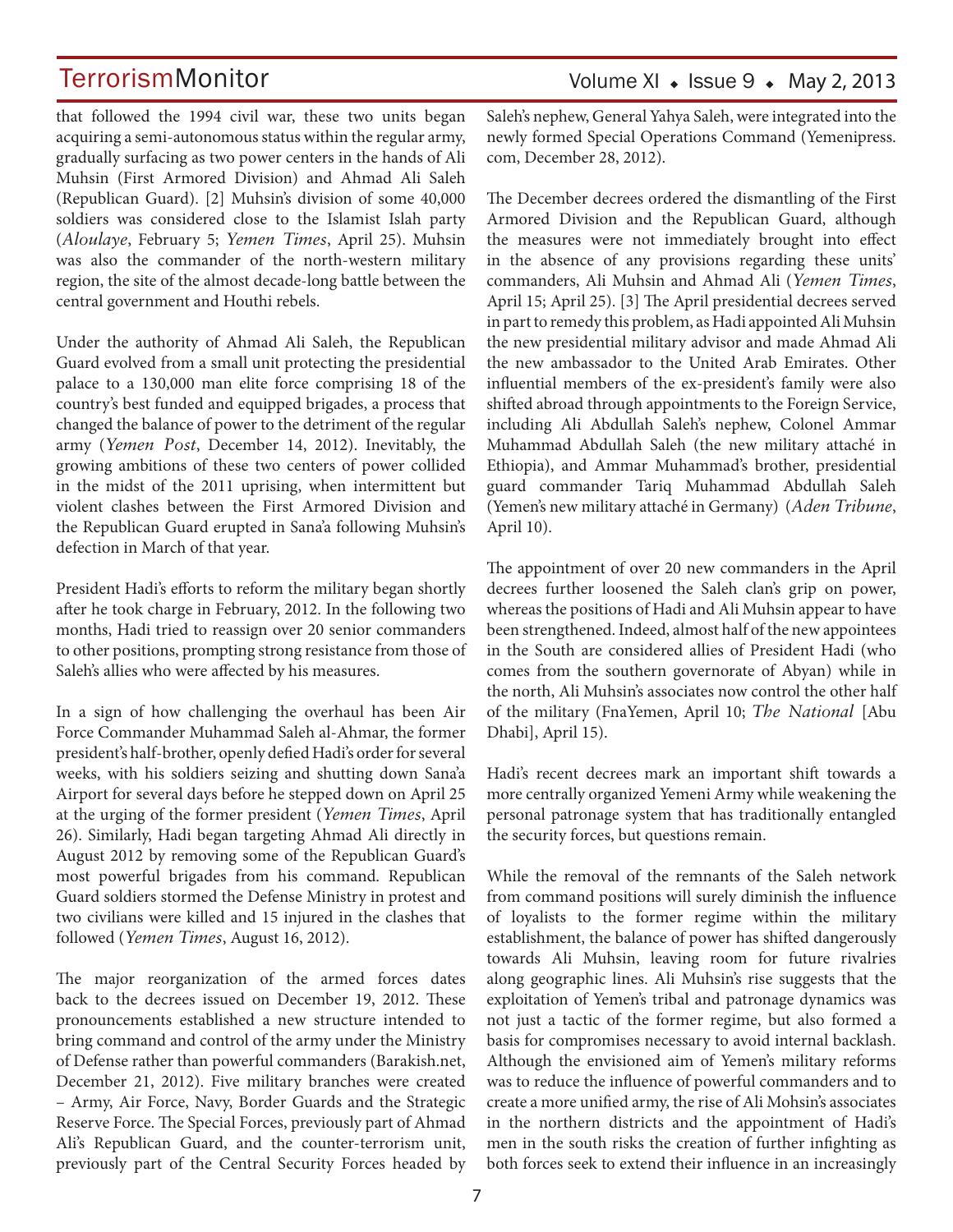## TerrorismMonitor Volume XI + Issue 9 + May 2, 2013

divided country.

*Ludovico Carlino is currently Director of the International Terrorism program at CISIP, the Italian Center for the Study of Political Islam.*

**Notes** 

1. Yemen Presidential Decree 16/2013, April 10, 2013, https:// presidenthadi-gov-ye.info/en/archives/presidential-decreedivides-military-fields-in-yemen-into-seven-geographicalregions-/.

2. International Crisis Group, "Yemen's Military-Security Reform: seeds of new conflict?" April 4, 2013. Available at: http://www.crisisgroup.org/en/publication-type/mediareleases/2013/mena/yemens-military-security-reformseeds-of-a-new-conflict.aspx.

3. Yemen Presidential Decreee 104/2012, http:// nationalyemen.com/2012/12/22/text-of-the-presidentialdecree-to-restructure-the-army/ See also the statement of the Ministry of Defense at Barakish.net, December 19, 2012, http://barakish.net/news.aspx?cat=12&sub=11&id=41446.

## **The Counter-Insurgency Role of Syria's "Popular Committees"**

*Nicholas A. Heras* 

As the Syrian Civil War enters its second year, the Popular Committees (Lija'an Sha'abiya), local defense forces supported by the Syrian military, are taking on an increasingly important role in the country's conflict. The Popular Committees (sometimes referred to as "Peoples' Committees"), were reportedly organized initially as neighborhood defense organizations to protect pro-government or politically neutral neighborhoods that were not actively policed by the Syrian military (*al-Akhbar* [Beirut], September 4, 2012). Some of the Popular Committees have been accused of perpetrating communal violence, with or without the support of the Syrian military. The United Nations Commission of Inquiry on Syria asserts that some Popular Committees have committed kidnappings, arbitrary arrests and killings of Syrian opposition members. [1]

Although accused by the Syrian opposition of serving the same function as the *shabiha* (ghosts) paramilitary units that have earned a notorious reputation for committing massacres against Syrian opposition members, the Popular Committees, unlike the *shabiha*, are not generally deployed in battle outside their area of residence. They are generally armed with light weapons and are organized on the village and city district level. Popular Committee forces man checkpoints, conduct door-to-door raids and occasionally provide support for the Syrian military against the armed Syrian opposition in divided, heavily-contested areas of the country by holding areas cleared of armed opposition members (*as-Safir* [Beirut], October 12, 2012). A Hezbollah media outlet reports that some Popular Committee forces are being trained in guerilla warfare, surveillance, infiltration and counterintelligence (*al-Manar* [Beirut, February 2). These military disciplines are widely understood to be specialties of Hezbollah's armed wing.

### **Minorities and the Popular Committees**

The Popular Committees are frequently associated with Syria's minority communities, including Christians, Druze and Alawites. Both men and women are recruited as fighters in the Popular Committees (AFP, January 21). The committees are typically mobilized to defend specific villages or urban enclaves, such as Christian districts, against armed attacks (Agenzia Fides, September 18, 2012). Syria's Kurdish community has also organized Popular Committees, particularly in areas where Kurds are concentrated such as Aleppo and the northeastern al-Jazira region (Syrian Arab News Agency, July 28, 2012). There are even reports of progovernment Sunnis forming Popular Committees in restive areas of the country, including in and around the battlefields of Damascus' southern suburbs (*al-Mayadeen* [Beirut], October 28, 2012).

Some of these Popular Committees, such as those formed in the diverse suburban district of Jaramana in southern Damascus, are reportedly composed of local fighters forming pan-sectarian fighting fronts that have been particularly effective in stalling armed opposition offensives (*as-Safir* [Beirut], October 12, 2012). Palestinian Popular Committees formed by the Popular Front for the Liberation of Palestine-General Command (PFLP-GC) are also active in fighting against pro-opposition Palestinian factions inside the neighboring Yarmuk refugee camp and against the Syrian armed opposition in the districts of Hajar al-Aswad and al-Midan (al-Akhbar [Beirut], November 9, 2012). According to Filippo Grandi, the Commissioner General of the United Nations Relief and Works Agency for Palestine Refugees in the Near East (UNRWA), more than 85 percent of Yarmuk's pre-civil war population of 150,000 people has been internally displaced in Syria or have become refugees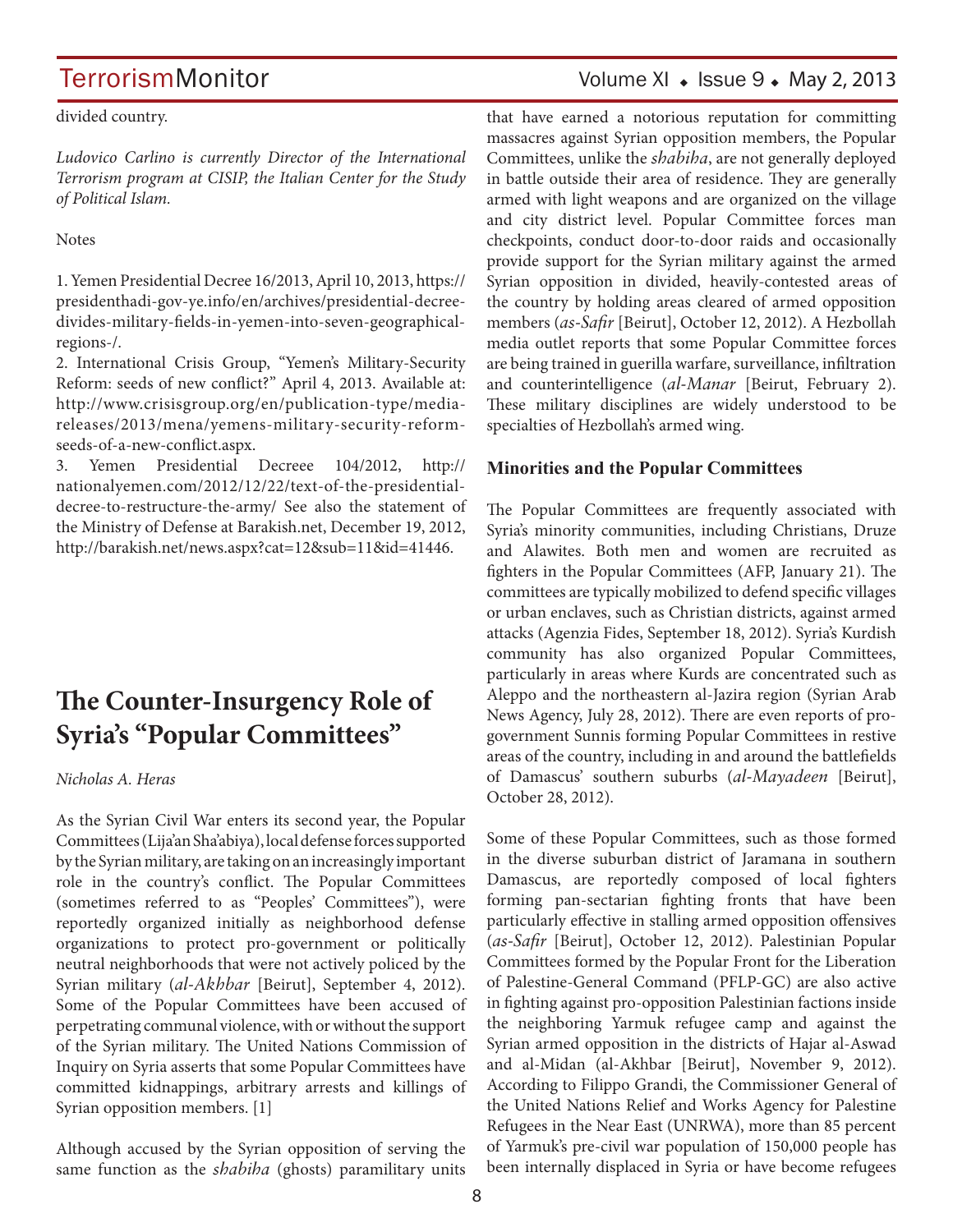in neighboring countries such as Jordan and Lebanon, due to fighting around Yarmuk (al-Arabiya [Dubai], March 12).

#### **Cooperation with Other Pro-Assad Forces**

To enhance the ability of the Popular Committees to assume a greater burden of local and regional defense against the armed opposition, the Assad government is seeking to integrate the Popular Committees into a larger National Defense Army (NDA), reportedly trained with the assistance of the Iranian Quds Force (AFP, January 21). Hezbollah, at least in the strategic central-western province of Homs, is also believed to be assisting in the mobilization, training and deployment of Popular Committees (AP, April 14). The integration into the NDA of village and urban district-level Popular Committees (usually composed primarily of one ethnic or sectarian group from the local area) is designed to raise pro-Assad, pro-Syrian nationalist morale over communal group identity (*al-Akhbar* [Beirut], March 2).

A potential model for the Popular Committees/National Defense Forces as effective auxiliaries to the Syrian military or its allies, such as Hezbollah, is found in the strategic central-western Syrian governorate of Homs. Currently, this region of Syria is receiving a great deal of international attention as a result of Hezbollah's involvement in the area and the importance of the Homs governorate to both the Assad government and the opposition (for Hezbollah's role in the Syrian conflict, see Terrorism Monitor, November 2, 2012). Popular Committees have been raised in several mixed-faith villages in the Orontes River Valley region west of al-Qusayr, where tens of thousands of residents claim Lebanese nationality.

The Homs region along the Lebanese border is strategically important because it links Damascus to the generally progovernment coastal regions of Syria by highway. Control of the region by the Syrian military, Hezbollah and the Popular Committees prevents the opposition from launching attacks against Hezbollah areas in Lebanon and provides proregime forces a route for supply and the transit of fighters from Tripoli and Akkar in northern Lebanon into the battlegrounds of Homs, Damascus and Idlib. Hezbollah's involvement in the villages of the Orontes River valley, west of al-Qusayr, is the result of clan and familial ties between the Shi'a living on both sides of the border. Hezbollah, both better-armed and more established militarily in the border region than the Lebanese military, is able to provide security for the Lebanese villagers in the area of al-Qusayr. [2]

The Popular Committees are reported to be among the first in the area to have been incorporated under the NDA (*al-Akhbar* [Beirut], March 2). Armed conflict between nominally pro-government villagers and armed opposition groups, including militant Salafists, led to the initial organization of Popular Committees in the area west of al-Qusayr (*al-Akhbar* [Beirut], October 27, 2012). These committees are believed to be fighting opposition forces that include Jabhat al-Nusra, the Farouq Battalions (aligned with the Syrian Islamic Liberation Front) and several other fighting groups aligned with the Free Syrian Army (*as-Safir*  [Beirut], March 1).

#### **The Battle for al-Qusayr**

Recent fighting in the region was launched by the Syrian military and its allies (allegedly including Hezbollah) with the support of Syrian military airpower in order to seize al-Qusayr from armed opposition forces (al-Arabiya [Dubai], April 21). Popular Committee fighters are reportedly patrolling the Lebanese-Syrian border around al-Qusayr and al-Qasr and to be fighting fierce defensive and limited offensive engagements against committed opposition fighters (AP, April 14; *An-Nahar*, April 27). These operations are noteworthy as demonstrations of the willingness of the Popular Committees to confront, clear and hold pro-Assad government villages retaken from the armed opposition groups.

The evolution of the Popular Committees over the course of the Syrian civil war has important implications for the future of civil society in the country. As the Popular Committees in Syria's most restive regions evolve into locally cohesive divisions of a "National Defense Army," they have the capacity to present a great challenge to the future military efforts of the armed opposition. Popular Committees, professionally trained in military doctrine and tactics and battle-tested in communal warfare, are demonstrating in Homs and in Damascus' southern suburbs a readiness to assume the burden of civil defense that the Syrian army increasingly cedes to them.

#### **Conclusion**

In the event that the Assad government would have to contract its area of control into an Alawite-dominated "rump state" with a capital in Damascus connected to a coastal strip of territory in the provinces of Homs, Tartus and Lattakia, Popular Committees organized on a local level would provide a source of security and manpower to aid police efforts in confronting the armed opposition. The Popular Committee/ NDA units could also provide a pan-sectarian, "Syrian patriotic" political veneer and military front for a state likely to remain politically dominated by Alawites but dependent